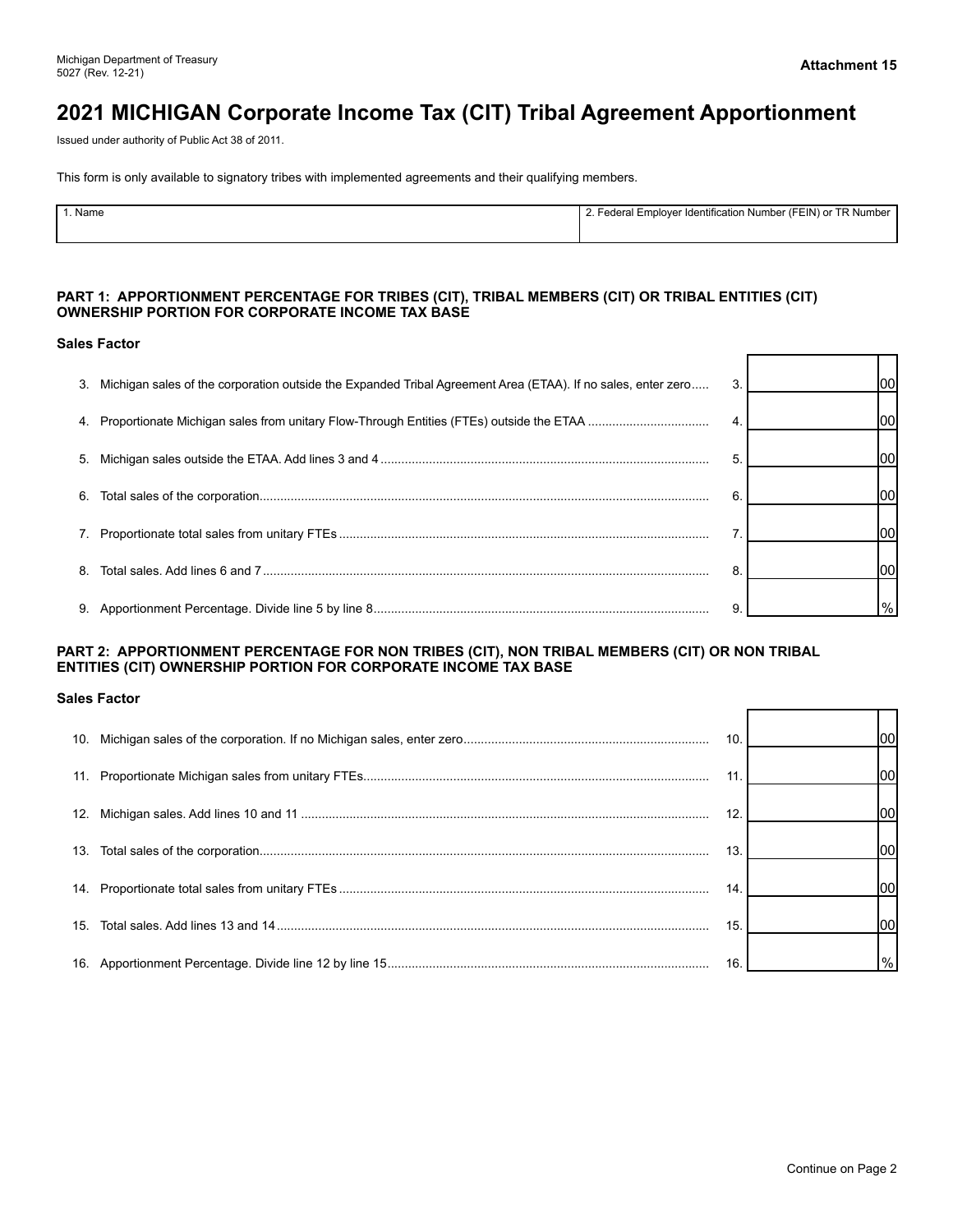Г

г

Τ ┑

П

↽

#### **PART 3: CORPORATE INCOME TAX APPORTIONED TAX BASE**

|     |                                                                                                                    | 17. | lool          |
|-----|--------------------------------------------------------------------------------------------------------------------|-----|---------------|
|     |                                                                                                                    | 18  | $\frac{9}{6}$ |
|     |                                                                                                                    | 19. | 1001          |
| 20. |                                                                                                                    | 20  | $\frac{9}{6}$ |
| 21. |                                                                                                                    | 21  | 100I          |
|     | 22. Apportioned Tax Base attributable to Tribes (CIT), Tribal Members (CIT), or Tribal Entities (CIT).             | 22  | 100           |
|     | 23. Apportioned Tax Base attributable to non Tribes (CIT), non Tribal Members (CIT), or non Tribal Entities (CIT). | 23  | 1001          |
|     | 24. Apportioned Corporate Income Tax Base. Add line 22 and line 23. Enter here and on Form 4891, line 34           | 24. | 100           |

#### **PART 4: APPORTIONMENT PERCENTAGE FOR TRIBES (CIT), TRIBAL MEMBERS (CIT) OR TRIBAL ENTITIES (CIT) FOR NON-UNITARY FLOW-THROUGH ENTITY INCOME**   $\Gamma$

|     | 25. Michigan sales of the FTE outside the Expanded Tribal Agreement Area (ETAA). If no sales, enter zero | 25. | nn            |  |
|-----|----------------------------------------------------------------------------------------------------------|-----|---------------|--|
| 26. | Total Sales of the FTE                                                                                   | 26. |               |  |
| 27. |                                                                                                          |     | $\frac{0}{6}$ |  |

#### **PART 5: APPORTIONMENT PERCENTAGE FOR NON-TRIBES (CIT), NON-TRIBAL MEMBERS (CIT) OR NON-TRIBAL ENTITIES (CIT) FOR NON-UNITARY FLOW-THROUGH ENTITY INCOME**

|  | 28  |  |
|--|-----|--|
|  | 29. |  |
|  |     |  |

#### **PART 6: NON-UNITARY FLOW-THROUGH ENTITY DISTRIBUTIVE INCOME AFTER APPORTIONMENT**

|     |                                                                                                                   | 31 | 100 |
|-----|-------------------------------------------------------------------------------------------------------------------|----|-----|
| 32. |                                                                                                                   | 32 | 100 |
|     |                                                                                                                   | 33 |     |
| 34. |                                                                                                                   | 34 |     |
|     |                                                                                                                   |    |     |
| 35. |                                                                                                                   | 35 | 100 |
|     | 36. Apportioned FTE distributive income attributable to Tribes (CIT), Tribal Member (CIT) or Tribal Entity (CIT). | 36 | 100 |
|     | 37. Apportioned FTE distributive income attributable to Non-Tribes (CIT), Non-Tribal Member (CIT) or Non-Tribal   | 37 | 100 |
| 38. | Apportioned FTE distributive income. Add lines 36 and 37. Enter here and in Column E of appropriate line of       | 38 |     |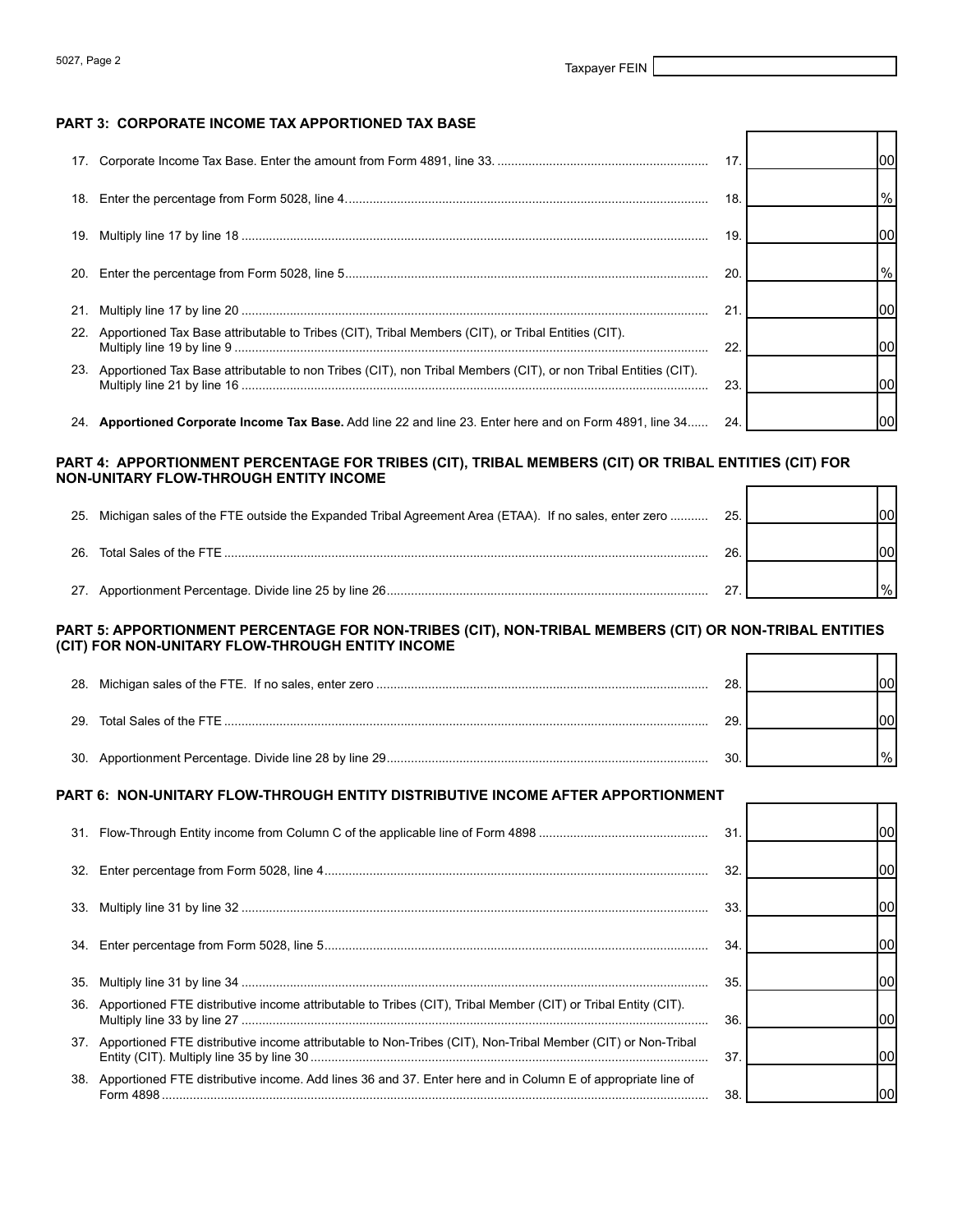## **Instructions for Form 5027 Corporate Income Tax (CIT) Tribal Agreement Apportionment**

### **Purpose**

To determine the apportioned tax bases for entities owned in whole or in part by tribes with State / Tribal tax agreements (and their members) who have business activity within the Expanded Tribal Agreement Area (ETAA), as defined in the agreement.

#### **PART 1: Apportionment Percentage for Tribes (CIT), Tribal Members (CIT) or Tribal Entities (CIT) Ownership Portion for Corporate Income Tax Base**

The Michigan tax bases attributable to signatory tribes and their members are based only on the business activity conducted outside the ETAA. This activity is measured by sales. The sales factor determines the portion of activity that is taxable.

Percentages should be carried out four digits to the right of the decimal point. Do not round percentages. For example, 24.154266 percent becomes 24.1542 percent. When converting a percentage to a decimal number, carry numbers out six digits to the right of the decimal point. For example, 24.154266 percent becomes 0.241542.

Complete this form using amounts for the taxpayer's business activity only. Do not include amounts from, or interest in, a partnership, S Corporation, or LLC.

### **Sales Factor**

The sales factor is equal to total sales in Michigan outside the ETAA (line 5), divided by the total sales everywhere (line 8).

*Sales* means the amounts received by the taxpayer as consideration from the following:

- The transfer of title to, or possession of, property that is stock in trade or other property of a kind which would properly be included in the inventory of the taxpayer if on hand at the close of the tax period, or property held by the taxpayer primarily for sale to customers in the ordinary course of its trade or business. For intangible property, the amounts received will be limited to any gain received from the disposition of that property.
- Performance of services which constitute business activities.
- The rental, leasing, licensing, or use of tangible or intangible property, including interest, that constitutes business activity.
- Any combination of business activities described above.
- For taxpayers not engaged in any other business activities, sales include interest, dividends, and other income from investment assets and activities and from trading assets and activities.

Sales of tangible personal property are in this state, or within the ETAA, if the property is shipped or delivered, or, in the case of electricity and gas, the contract requires the property to be shipped or delivered, to any purchaser within this state, or the ETAA, based on the ultimate destination at the point the property comes to rest, regardless of the free on board point or other conditions of the sales.

 *Tangible personal property* means that term as defined in Section 2 of the Use Tax Act, Public Act (PA) 94 of 1937, MCL 205.92.

For more information associated with the assignment of sales, refer to the instructions for "Sourcing of Sales to Michigan" in the general instructions of the *CIT Forms and Instructions for a Standard Taxpayer* (Form 4890). Please note that the instructions will only reference sales within Michigan. The same principles will apply where such instances occur in the ETAA.

In calculating the State sales factor, the numerator only excludes sales that are destined to the Tribe (CIT), Resident Tribal Members (CIT) and sales shipped to destinations outside the state.

### **PART 2: Apportionment Percentage for Non Tribes (CIT), Non Tribal Members (CIT) or Non Tribal Entities (CIT) Ownership Portion for Corporate Income Tax Base**

Entities which are not wholly owned by any combination of Tribes (CIT), Tribal Members (CIT) or Tribal Entities (CIT) must complete Parts 1 and 2 of this form. In Part 2, the sales factor is determined as described in Part 1, except the numerator incorporates all of Michigan (including within the ETAA).

In calculating the State sales factor, the numerator only excludes sales that are destined to the Tribe, its Resident Tribal Members, or sales shipped to destinations outside the State.

### **PART 3: CIT Apportioned Tax Base**

The apportioned tax bases attributable to Tribes (CIT), Tribal Members (CIT) or Tribal Entities (CIT) ownership are computed by applying the apportionment percentage determined in Part 1 to the tax base attributable to the ownership interest held by Tribes (CIT), Tribal Members (CIT) or Tribal Entities (CIT).

The apportioned tax bases attributable to non Tribes (CIT), non Tribal Members (CIT) or non Tribal Entities (CIT) ownership are computed by applying the apportionment percentage determined in Part 2 to the tax bases attributable to the ownership interest held by non Tribes (CIT), non Tribal Members (CIT) or non Tribal Entities (CIT).

The two apportioned tax bases must be combined into a single apportioned tax base.

### **Parts 4-6: Apportionment Associated with Non-Unitary Flow-Through Entity Income.**

Refer to the corresponding instructions for Parts 1-3. Also see instructions for Form 4898.

**NOTE:** Parts 4-6 must be completed for each FTE identified on Form 4898.

#### **Line-by-Line Instructions**

*Lines not listed here are explained on the form.* 

### **PART 1: Apportionment Percentage for Tribes (CIT), Tribal Members (CIT) or Tribal Entities (CIT) Ownership Portion.**

**NOTE:** Also see the instructions for Form 4891, line 9.

**Line 9, Apportionment Percentage.** Use this percentage to